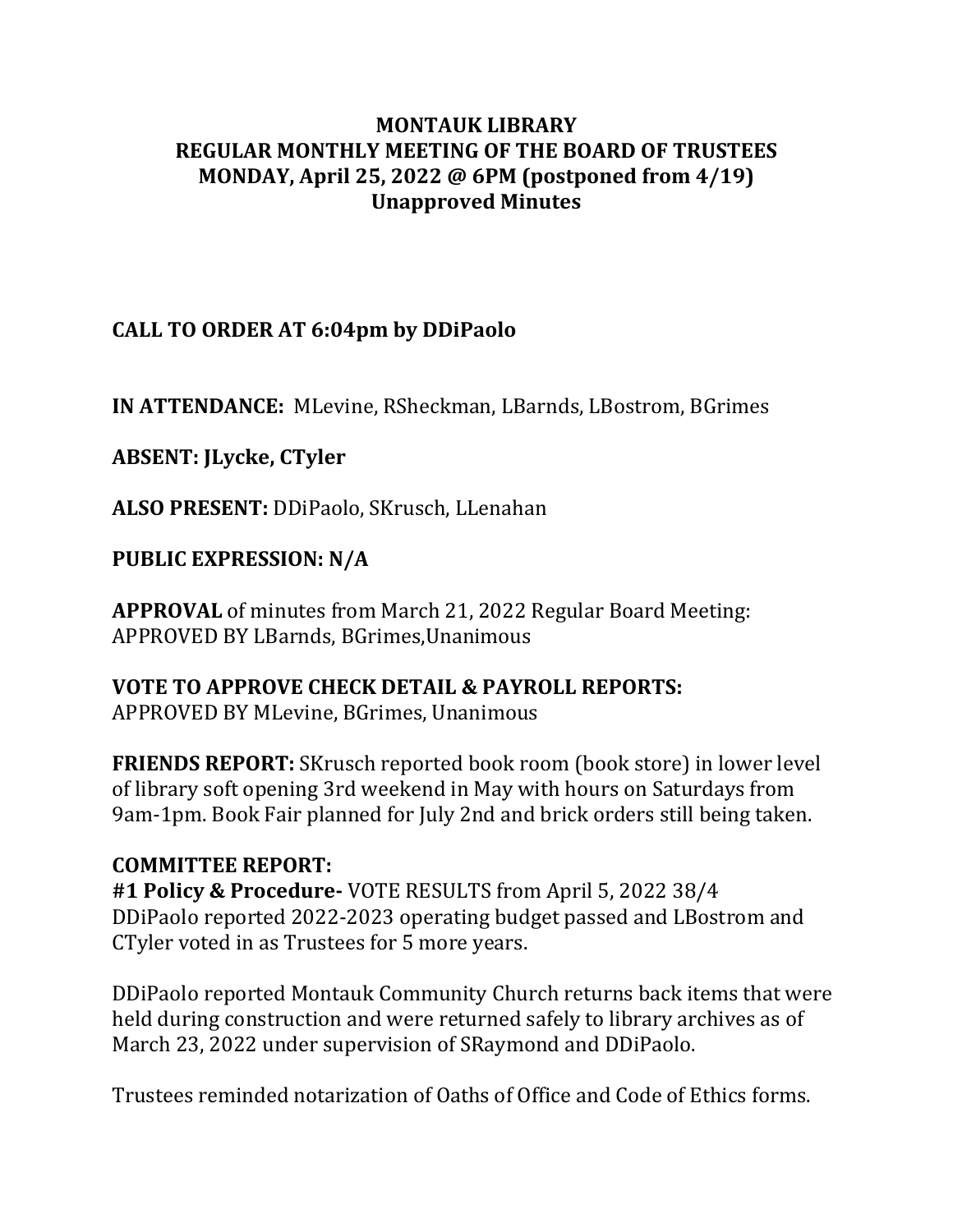## **Official Equity, Diversity and Inclusion Statement:**

*The Montauk Library is committed to fostering, cultivating and preserving a culture of diversity, equity and inclusion. We embrace and encourage our employees' differences in age, color, disability, ethnicity, family and marital status, gender identity or expression, language, national origin, physical and mental ability, race, religion, sexual orientation, socio-economic status, veteran status and other characteristics that make our employees unique.*

APPROVED: MLevine, RSheckman, Unanimous

DDiPaolo reports working with LBostrom and the assistance of library attorney in revising policies. DDiPaolo reports revised Maintenance of Public Order Policy, Unattended Children's Policy, Surveillance Policy, Computer Use Policy, 3D Printer Policy. APPROVED: LBostrom, RSheckman, Unanimous

**FINANC & BUDGET:** DDiPaolo reports Annual audit has begun and getting new appraisal for audit.

**PERSONNEL:** VGarrison and DDiPaolo enrolled in online Community Archives course from NYS. Board accepts Feeney resignation: LBarnds, BGrimes; Unanimous

**BUILDING & GROUNDS:** DDiPaolo reports 2nd phone line installed; parking lot completed, but with concerns of buses parking and negotiating narrow turns; deer eating plants; window cleaning estimates being accepted; donated teak chairs & benches repaired; storage unit empty.

**NEW BUSINESS:** DDiPaolo reports School HS tech club created 3D map of inside library; Toy Library established (funded by anonymous donor) Board requested to approve an after-hours/ Sunday Meeting (Summer Season) for LocalCommunity group. APPROVED: BGrimes, Sheckman, Unanimous

Board discussed vaccination requirements for presenters, instructors and performers. No change. Discussion on May 22 Ribbon Cutting day speakers and events including the unveiling of The Seven Sisters textile art created for library by textile artist Susan Schrott.